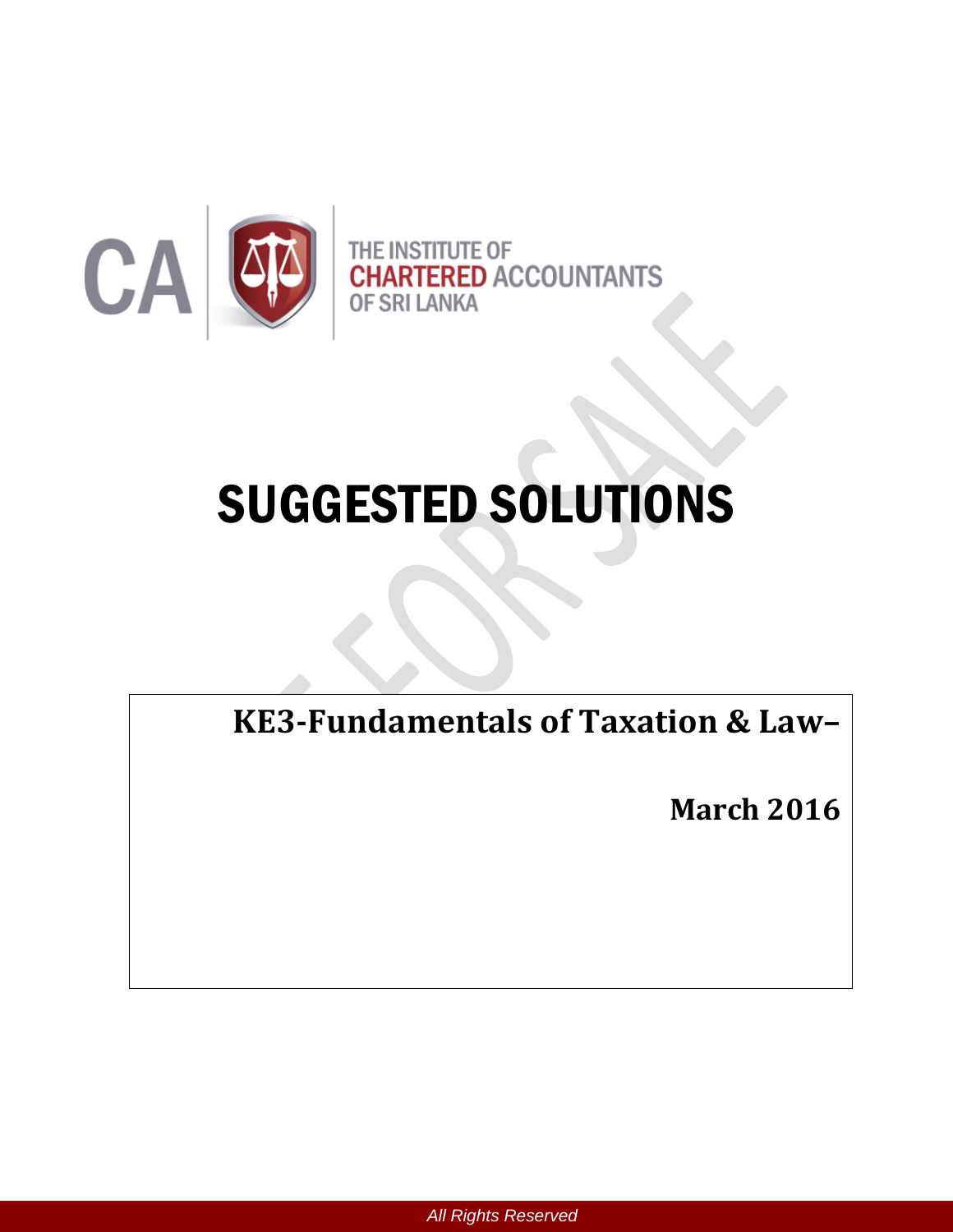# $u$ குதி $A$

# வரியியல்

# $\mathbf{d}$ ரிவு  $\mathbf{0}\mathbf{1}$

# விடை 01

1.1

கற்கை வெளிப்பா $\mathcal{G}$ :

# சரியான விடை  $A$

# 1.2

கற்கை வெளிப்பா $6$  :

 $F$ ரியான விடை $C$ 

## 1.3

| கற்கை வெளிப்பாடு : |  |  |
|--------------------|--|--|
| சரியான விடை D      |  |  |

# 1.4

| 1.7                  |
|----------------------|
| கற்கை வெளிப்பாடு :   |
|                      |
| சரியான விடை <b>B</b> |
| 1.5                  |
| கற்கை வெளிப்பாடு :   |
| சரியான விடை D        |
|                      |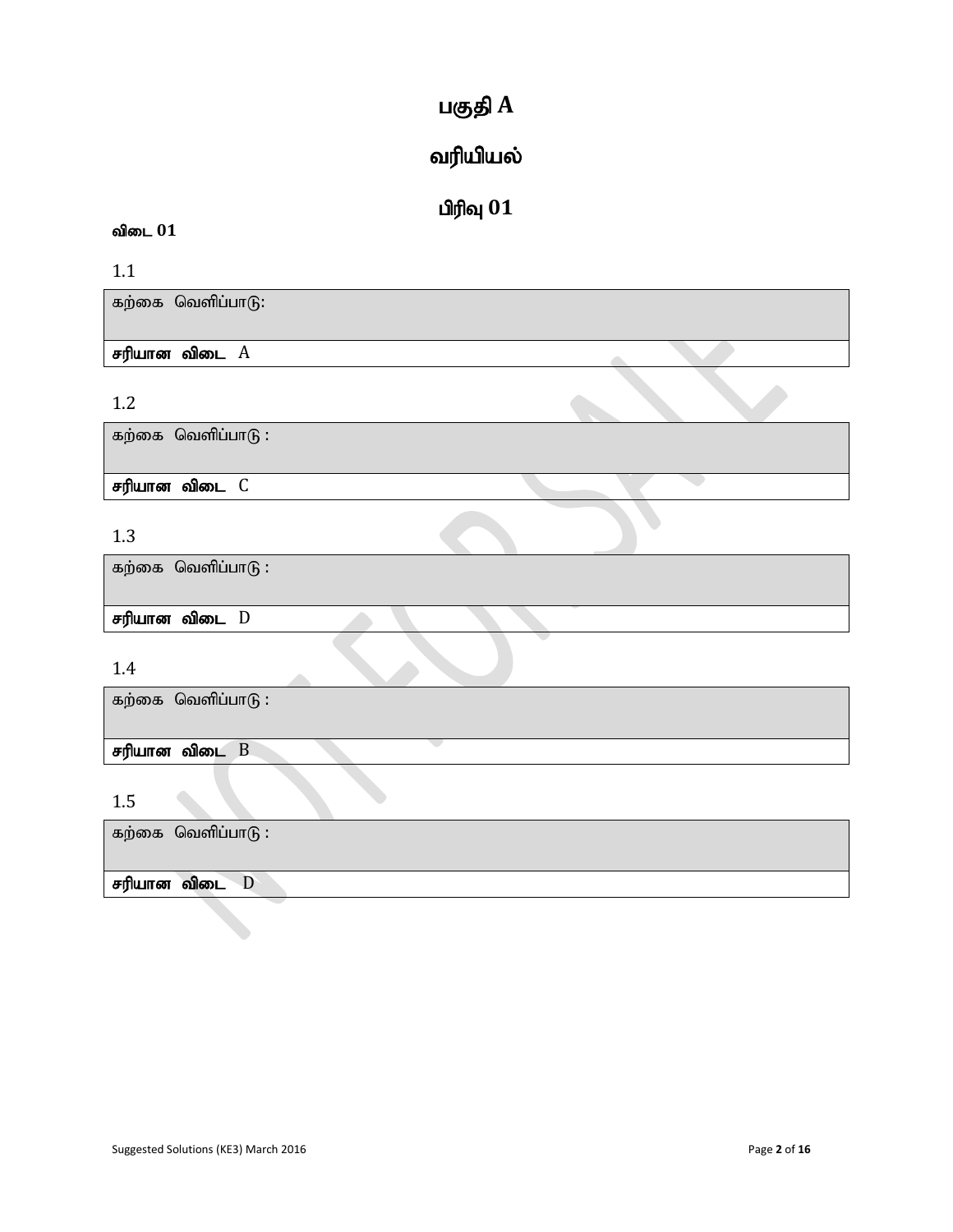## 2.1

| கற்கை வெளிப்பாடு :                                                                                                                                  |
|-----------------------------------------------------------------------------------------------------------------------------------------------------|
| உள்நாட்டு இறைவரிச் சட்டத்தின் கருத்திற்கு உட்பட்டு, ஒரு தனிநபருக்கு மேலதிகமாக, இது<br>ஒரு கம்பனி, நபா்களின் அமைப்பு அல்லது அரசாங்கத்தை உள்ளடக்கும். |
| 2.2                                                                                                                                                 |

கற்கை வெளிப்பா $6$ :

tpahghuj;jpypUe ;J tUkhdk; 1,800,000 வட்டி வருமானம் – மொத்தம்  $(45,000/90*100)$  50,000 nkhj;j rl;lepajp tUkhdk; 1,850,000

2.3

கற்கை வெளிப்பா $(f)$ :

| வரிவிதி வருமானம் மீதான வரி                                     | $456,000 \times 12\% = 54,720$ |
|----------------------------------------------------------------|--------------------------------|
| பகிரப்பட்ட பங்கிலாபம் மீதான வரி $100,000 \times 10\% = 10,000$ |                                |
|                                                                | 64,720                         |

2.4

கற்கை வெளிப்பா $f$  :

செலுத்தப்பட்ட மிகை வரி கீழ்வரும் வழிகளில் மீளச்செலுத்தமாறு கோரப்படலாம்:  $(i)$  விபரத் திரட்டிலேயே கோரிக்கை விடுத்தல்

 $(i)$  வரிமதிப்பாண்டின் முடிவிலிருந்து 3 ஆண்டுகளுக்குள் திருத்திய திரட்டினை சமா்ப்பிப்பதன்மூலம் அல்லது வேறாக எழுத்து வடிவில் கோரிக்கை விடுத்தல் மூலம்.

## 2.5

| கற்கை வெளிப்பாடு :                                                |            |            |
|-------------------------------------------------------------------|------------|------------|
| வெளியீட்டு வரி (Output tax) 234,000,000 x $11\%$<br>உள்ளீட்டு வரி |            | 25,740,000 |
| உள்ளூா் வழங்கல்மீது                                               | 10,545,000 |            |
| மோட்டார் கார்மீது                                                 | (327,000)  |            |
|                                                                   |            | 10,218,000 |
| செலுத்தவேண்டிய VAT                                                |            | 15,522,000 |
|                                                                   |            |            |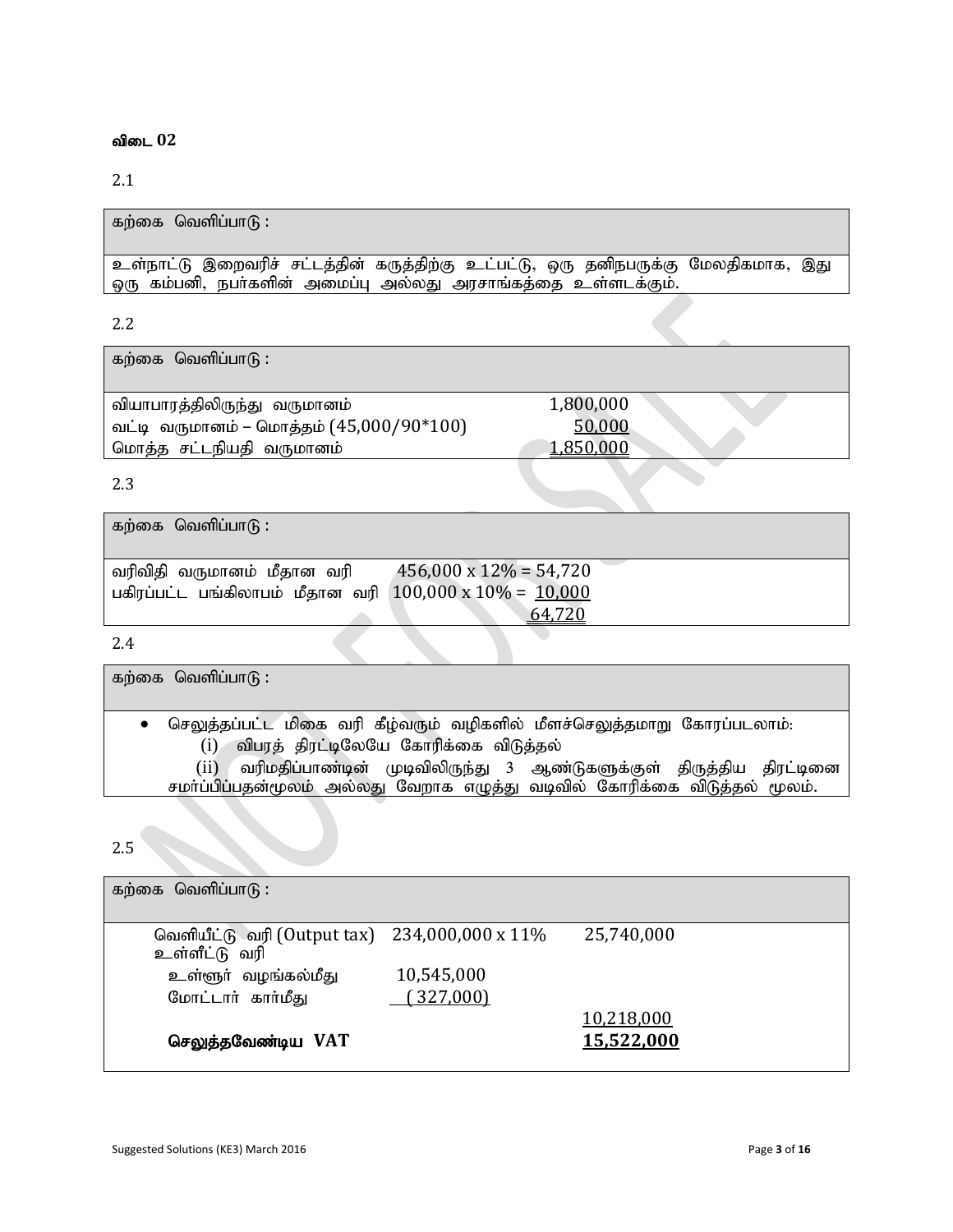# **பிரிவு** 2

## $\mathbf{a}$ ிடை  $03$

|     | கற்கை வெளிப்பாடு :                                                                                           |
|-----|--------------------------------------------------------------------------------------------------------------|
| 2.2 | உள்நாட்டு இறைவரிச் சட்டத்தில் நிரற்படுத்திய இலாபம் மற்றும் வருமான மூலங்களில்<br>இருந்தான சட்டநியதி வருமானம். |
|     | 2.3 மொத்த சட்டநியதி வருமானம், வரிமதிப்பு வருமானம் மற்றும் வரிவிதி வருமானம்.                                  |
| 2.4 | மொத்த வருமான வரி மற்றும் செலுத்தவேண்டிய எஞ்சிய வருமானவரி.                                                    |

| திரு. கோமஸ்                                                                              |           |               |                     |           |  |
|------------------------------------------------------------------------------------------|-----------|---------------|---------------------|-----------|--|
| வரிமதிப்பாண்டு 2014/15 க்கான வருமான வரிப்                                                |           |               |                     |           |  |
| பரிப்பினை கணித்தல்                                                                       |           |               | ரூபா                | ரூபா      |  |
|                                                                                          |           |               |                     |           |  |
| தொழில்சார் வருமானம் (Employment Income)                                                  |           |               |                     |           |  |
| மொத்தச் சம்பளம்                                                                          |           | 165,000 x 12  | 1,980,000           |           |  |
| வரிமதிப்பாண்டு 2014/15 இல்                                                               |           |               | 200,000             |           |  |
| பெற்ற உபகாரக் கொடுப்பனவு                                                                 |           |               |                     |           |  |
| வாகனப் படி                                                                               | 540,000/- |               | விலக்களிப்பு        |           |  |
| விலக்களிப்பு                                                                             |           | 600,000/- வரை |                     |           |  |
| ஊழியா் சேமஇலாப நிதியத்திற்கு                                                             |           |               | வரி விதிப்பு அற்றது |           |  |
| தொழில் தருனரின் பங்களிப்பு                                                               |           |               |                     |           |  |
| வங்கி ஊழியராக வருமானம்                                                                   |           |               |                     | 2,180,000 |  |
|                                                                                          |           |               |                     |           |  |
| பணிப்பாளர் கட்டணம்                                                                       |           |               |                     |           |  |
| மொத்த மாதாந்த ஊதியம் ரூபா 25,000/- க்கு மேற்படின், வரிவீதம் 16%                          |           |               |                     |           |  |
| நிகரத் தொகை                                                                              |           |               | 630,000             |           |  |
| $16\%$ இல் கழிக்கப்பட்ட வரி                                                              |           | 630,000/84*16 | 120,000             |           |  |
| மொத்தத் தொகை                                                                             |           |               | 750,000             | 750,000   |  |
| மொத்த தொழில்சார் வருமானம்                                                                |           |               |                     | 2,930,000 |  |
|                                                                                          |           |               |                     |           |  |
| ஆதனங்களிலிருந்தான வருமானம்                                                               |           |               |                     |           |  |
| .<br>உரிமையாளா் சாா்பாக பெற்றோருக்கு உரிமையுடையதும் அவா்களால் குடியிருக்கப்படுவதுமான ஒரு |           |               |                     |           |  |
| வீட்டின் NAV க்கு வருமான வரியிலிருந்து விலக்களிக்கப்படும்.                               |           |               |                     |           |  |
| வாடகைக்கு விடப்பட்ட வீடு                                                                 |           |               |                     |           |  |
| மொத்த வாடகை                                                                              |           | 80,000 x 8    | 640,000             |           |  |
| செலுத்தப்பட்ட சோலை வரி                                                                   |           | 24,000x8/12   | (16,000)            |           |  |
|                                                                                          |           |               | 624,000             |           |  |
| 25% தீருத்தப் படி                                                                        |           |               | (156,000)           |           |  |
| நிகர வாடகை                                                                               |           |               |                     |           |  |
|                                                                                          |           |               | 468,000             |           |  |
| சோலைவரி மதிப்பு                                                                          | 120,000   |               |                     |           |  |
| 25% திருத்தப் படி                                                                        | 30,000    |               |                     |           |  |
| நிகர ஆண்டுப் பெறுமதி NAV 90,000                                                          |           |               |                     |           |  |
| 8 மாதங்களுக்கான NAV 60,000/-                                                             |           |               |                     |           |  |
| 8 ил-д NAV 90,000 $*$ 8/12 = 60,000                                                      |           |               |                     |           |  |
| நிகர வாடகை > NAV ஆதலினால்                                                                |           |               |                     |           |  |
| வாடகை வருமானம் = நிகர வாடகை                                                              |           |               |                     | 468,000   |  |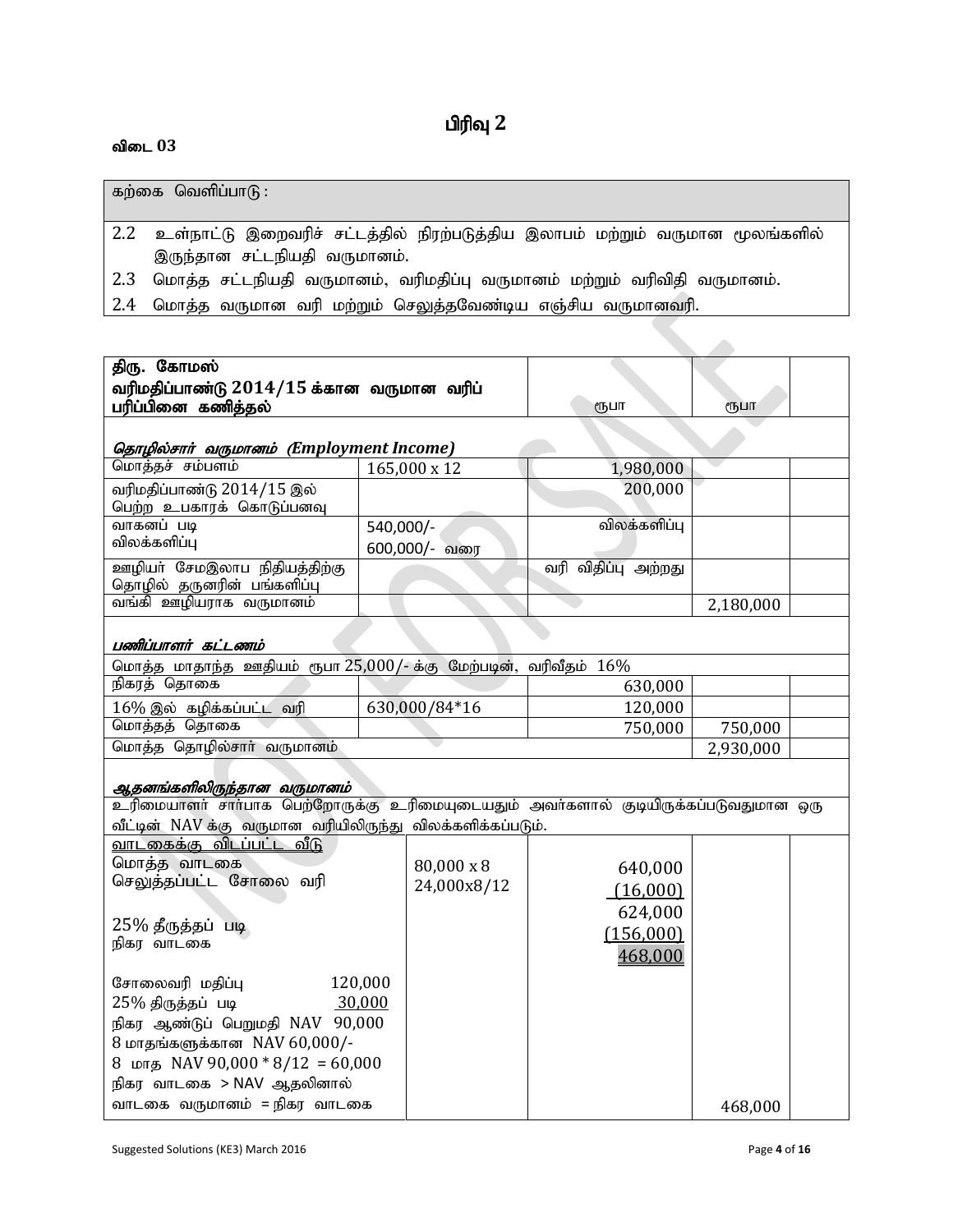| A.<br>4 மாதங்களுக்கான NAV                                   | 30,000     |      |         |           |  |
|-------------------------------------------------------------|------------|------|---------|-----------|--|
| பேற்றோர் வசிக்கும் வீட்டின் NAV                             | 42,000     |      |         |           |  |
|                                                             | 72,000     |      |         |           |  |
| ஒரு வீட்டின் NAV விலக்களிக்கப்பு.                           |            |      |         |           |  |
| பெற்றோா் வசிக்கும் வீட்டின் யேஏ<br>அதிகமாக இருப்பதயால், அது |            |      |         |           |  |
| வரிக்கு விலக்களிக்கப்பட்டுள்ளது                             | 42,000     |      |         | 30,000    |  |
|                                                             |            |      |         |           |  |
| வியாபாரத்திலிருந்து இலாபம்                                  | குறிப்பு 1 |      |         | 712,940   |  |
| பங்கிலாபம்- சட்டநியதி வருமானத்தின்                          |            |      |         |           |  |
| பகுதி ஆகாது<br>பங்கு விற்பனை இலாபம் விலக்களிப்பு            |            |      |         |           |  |
| மனைவிக்கு செலுத்திய சம்பளம்                                 |            |      |         | 145,000   |  |
| மொத்த சட்டநியதி வருமானம்                                    |            |      |         |           |  |
|                                                             |            |      |         | 4,285,940 |  |
| கழி: பிரிவு 32 இன் கீழ் கழிப்பனவுகள்<br>வீட்டுக் கடன் வட்டி |            |      | 235,000 |           |  |
|                                                             |            |      |         |           |  |
| வரிமதிப்பு வருமானம்                                         |            |      |         | 4,050,940 |  |
| கழி: வரியற்ற படி Tax-free allowance                         |            |      |         | (500,000) |  |
| கழி: தகைமைக் கொடுப்பனவுகள்                                  |            |      |         |           |  |
| தொழில்சாா் வருமானம் மீது                                    |            |      | 100,000 |           |  |
| <b>B.</b><br>வீட்டுக் கடன் முதல் மீள்                       |            |      | 600,000 |           |  |
| செலுத்துகை (உச்சபட்ச வரையறை                                 |            |      |         |           |  |
| ரூபா 600,000)                                               |            |      |         |           |  |
| ஆயுட் காப்புறுதிக் கட்டணம்                                  | 54,000     |      |         |           |  |
| அங்கீகரித்த அறக்கொடை அன்பளிப்பு                             | 25,000     |      |         |           |  |
| உயர்ந்தபட்ச கழிப்பனவு ரூபா 75,000                           | 79,000     |      | 75,000  | (775,000) |  |
| க்கு வரையறுக்கப்பட்டுள்ளது                                  |            |      |         |           |  |
| வரிவிதி வருமானம்                                            |            |      |         | 2,775,940 |  |
|                                                             |            |      |         |           |  |
| வருமான வரிப் பரிப்புக் கணிப்பீடு                            |            |      |         |           |  |
| $500,000/-$<br>முதல்                                        |            | @ 4% | 20,000  |           |  |
| $500,000/-$<br>அடுத்த                                       | 40,000     |      |         |           |  |
| அடுத்த 500,000/-                                            |            |      |         |           |  |
| அடுத்த 500,000/-                                            |            |      |         |           |  |
| எஞ்சிய 775,940/- (திறன்தொழில்சார் வருமானத்திற்கு            | 324,150    |      |         |           |  |
| உயர்ந்தபட்ச வீதம் 16%)                                      |            |      |         |           |  |
| கழி:                                                        |            |      |         |           |  |
| ஆண்டிற்காக செலுத்திய சுய மதிப்பீட்டு வரி                    | 25,000     |      |         |           |  |
| செலுத்திய PAYE வரி                                          | 75,000     |      |         |           |  |
| பணிப்பாளர் கட்டணத்தில் கழிக்கப்பட்ட WHT                     | 120,000    |      |         |           |  |
| செலுத்தவேண்டிய எஞ்சிய வரி                                   | 104,150    |      |         |           |  |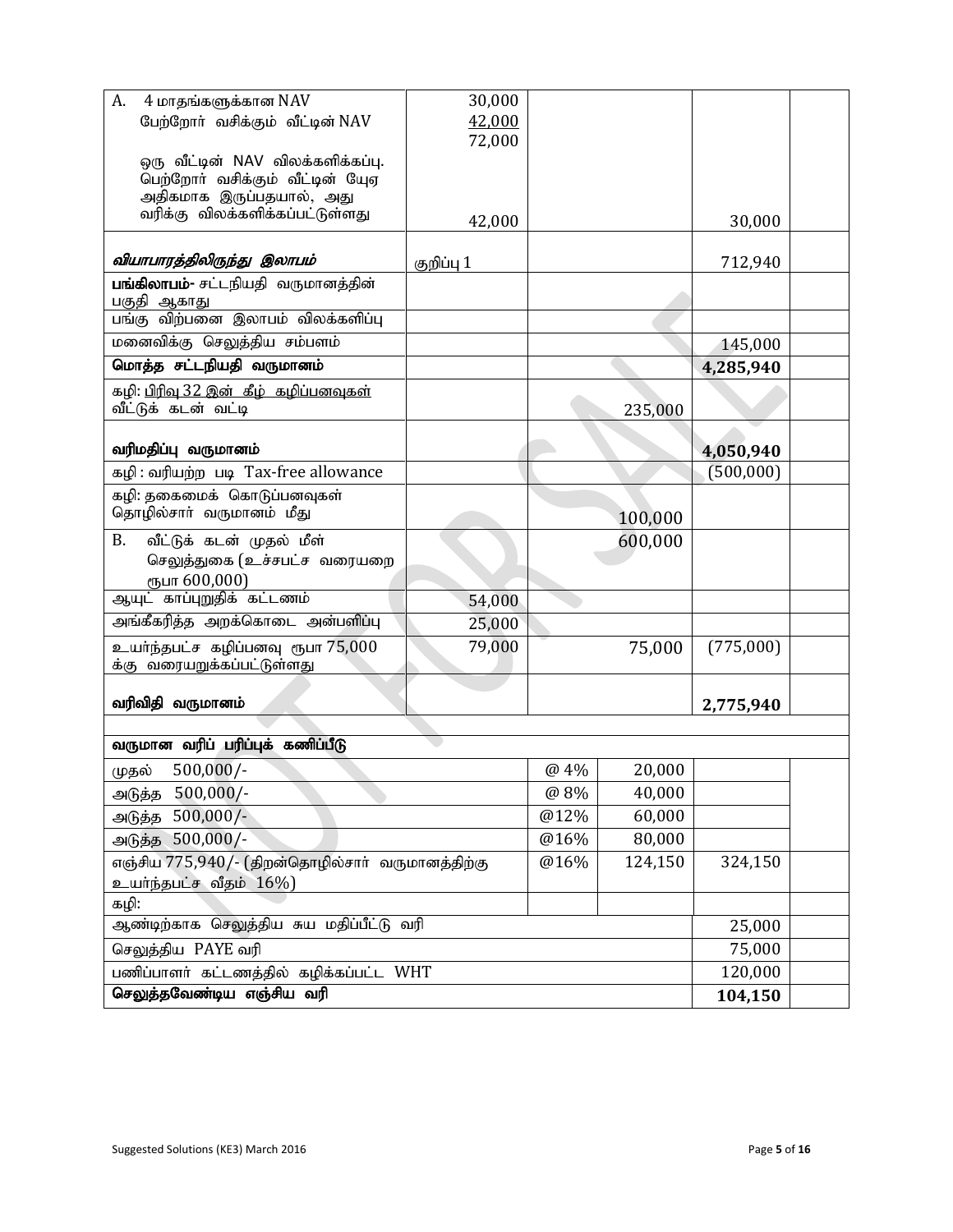## கு**றிப்பு 1** – வியாபாரத்திலிருந்தான செம்மையாக்கிய இலாபம்

|                                                        | $+$     | ٠. |  |
|--------------------------------------------------------|---------|----|--|
| கணக்குகளின்படி வரிக்கு முந்திய இலாபம்                  | 589,510 |    |  |
| தேய்மானம் – தளபாட இணைப்புக்கள்                         | 47,890  |    |  |
| தேய்மானம் – கணனி உபகரணம்                               | 25,650  |    |  |
| மூலதனப்படி – தளபாட இணைப்புக்கள் –முழுமையாக கோரப்பட்டது |         |    |  |
| மூலதனப்படி – கணனி உபகரணம் - முழுமையாக கோரப்பட்டது      |         |    |  |
| வாடகைமீது செலுத்திய VAT – பதிவு செய்யாத நபா்களுக்கு    |         |    |  |
| அனுமதிக்கப்பட்டது.                                     |         |    |  |
| விளம்பரம் ரூபா 10,000 இன் 25 %                         | 2,500   |    |  |
| மனைவிக்கு செலுத்திய சம்பளம் - அனுமதிக்கப்பட்டது        |         |    |  |
| குத்தகை வட்டி                                          | 17,400  |    |  |
| குத்தகை மீதான முத்திரை அறவீடு                          | 1,740   |    |  |
| காப்புறுதி – தனிப்பட்ட செலவு அனுமதிக்கப்படுவதில்லை     | 12,600  |    |  |
| அன்னதானத்திற்கு (Dansala) அன்பளிப்பு                   | 15,000  |    |  |
| EPF க்கான தண்டப்பணம்                                   | 650     |    |  |
| வியாபாரத்திலிருந்து செம்மையாக்கிய இலாபம்               | 712,940 |    |  |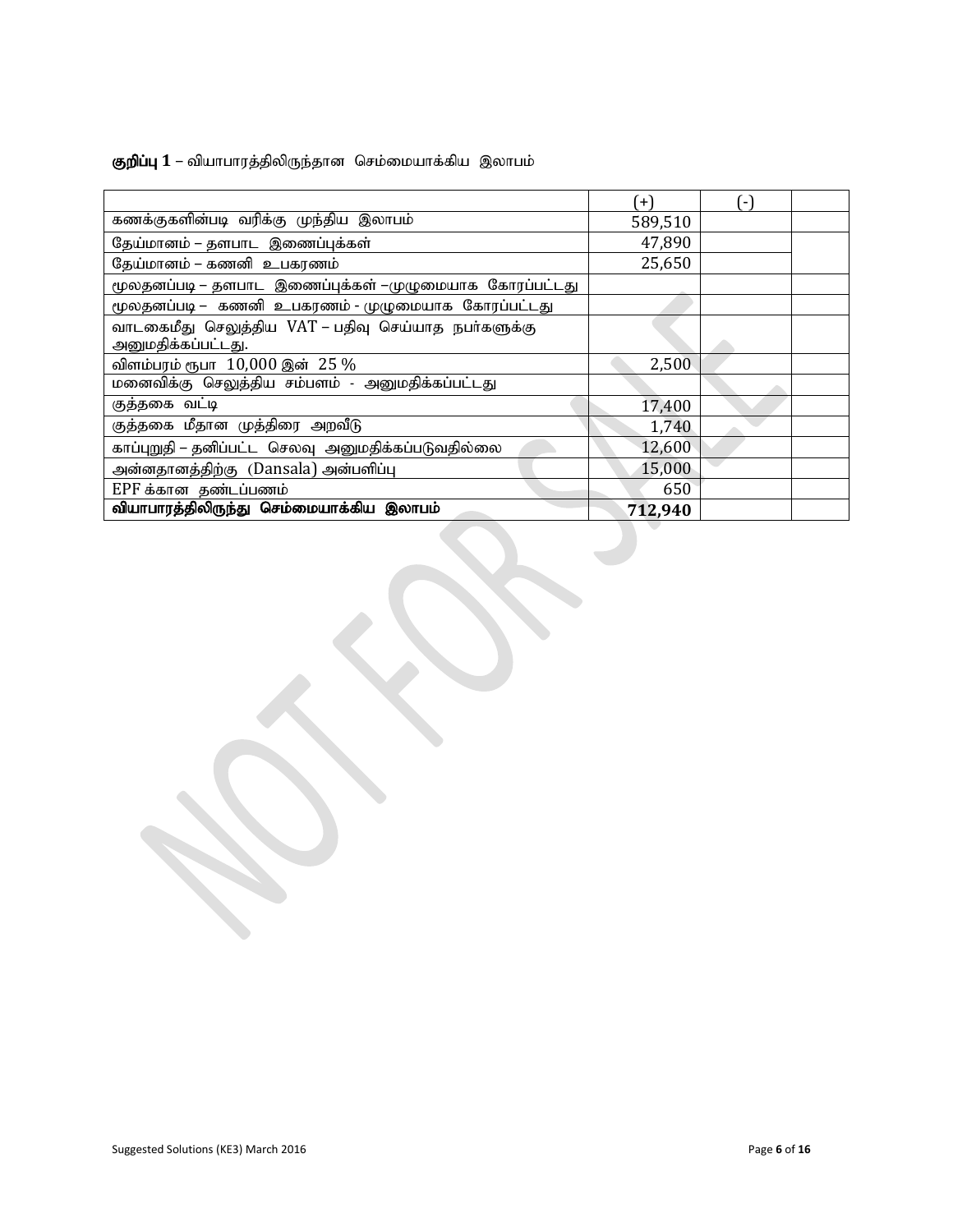# $u$ குதி  $B$

# சட்ட அடிப்படைகள்

# $\mathbf{u}$ ரிவு  $\mathbf{1}$

## $\mathbf{d}$ ிடை  $04$

4.1

|     | <u>LO- 1.4.1 வினா இல :</u>        |  |  |
|-----|-----------------------------------|--|--|
| (B) | ஏனைய சட்டவாக்கங்கள் பொருத்தமற்றவை |  |  |
|     |                                   |  |  |
|     |                                   |  |  |

# $LO-4.1.1$  வினா இல:

(C) இது சரியானது. ஒரு உண்டியலை ஏற்றுக்கொள்வதற்கு வரைஞர் ஒப்பமிடவேண்டியது <u>கட்டாயமானதாகும்.</u>

#### 4.3

| LO- 3.3.1 வினா இல |  |                                       |                                                                             |  |
|-------------------|--|---------------------------------------|-----------------------------------------------------------------------------|--|
| (A)               |  | ஒப்பந்தம் ஏற்படுத்தப்படும்போது ஆகும். | இந்தக் கூற்று தவறானது. பொருட்களின் உரித்து (property) வாங்குனருக்கு மாறுவது |  |

#### 4.4

|     | LO-8.2.1 வினா இல: |  |                                                            |  |
|-----|-------------------|--|------------------------------------------------------------|--|
| (D) | ஏனைய சகல          |  | குற்றங்களும் (offences) சட்டத்தில் நிரற்படுத்தப்பட்டுள்ளன. |  |
|     |                   |  |                                                            |  |

4.5.

| LO -6.3 வினா இல: |                                              |  |  |  |  |                                                              |          |      |
|------------------|----------------------------------------------|--|--|--|--|--------------------------------------------------------------|----------|------|
| (B)              | விதிமுறைகள் சட்டத்தில் விபரிக்கப்பட்டுள்ளது. |  |  |  |  | குத்தகைக்குத் தருனா் நீதிமன்ற கட்டளையை பெறாது எடுத்துக்கொள்ள | (ФІФЩІЮ. | இந்த |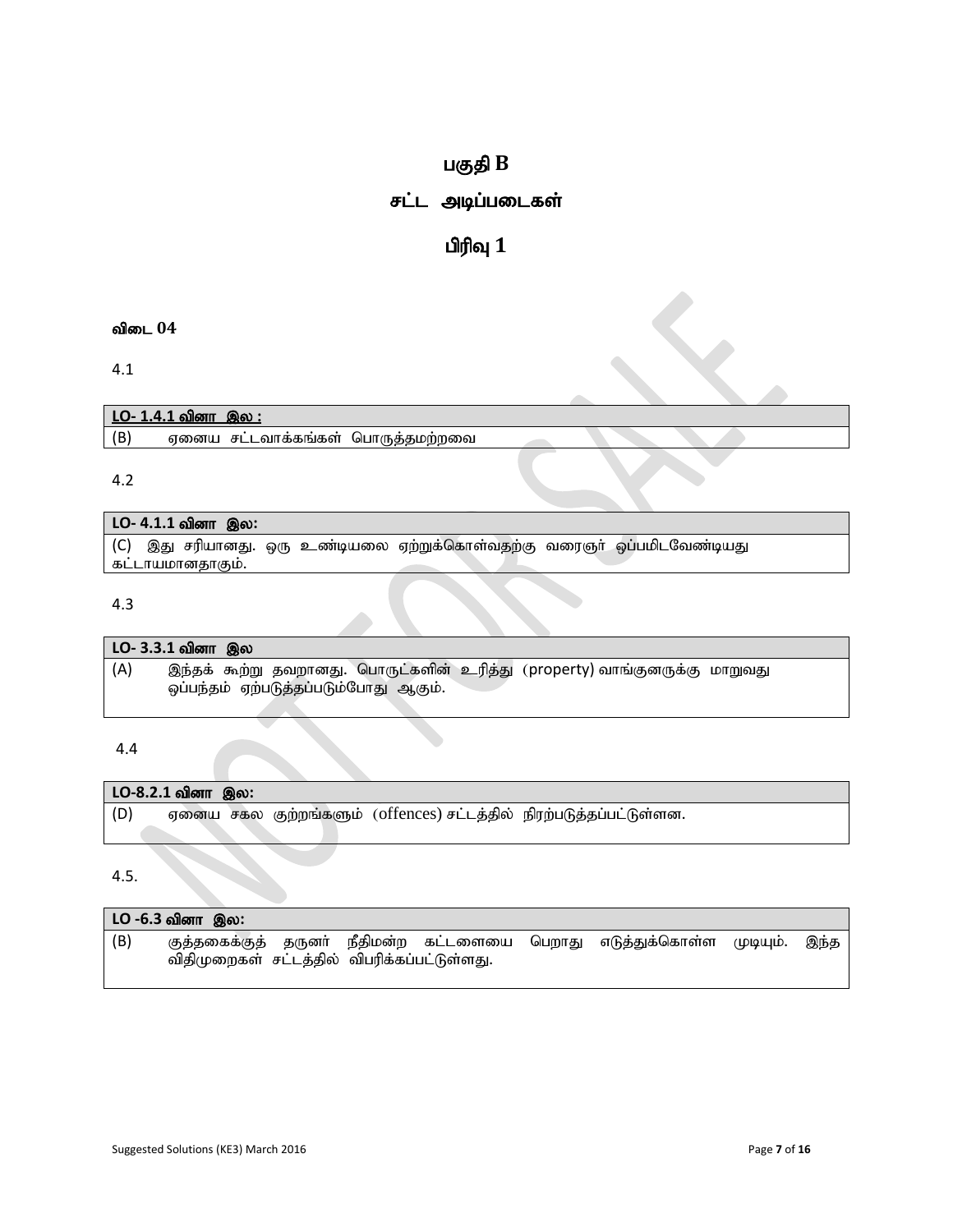5.1

#### **LO- 1.2.1**

- (i) rptpy; tof;fpy; Kiwg;ghl;il jhf;fy; nra;gth; tof;fhsp vdTk;> ahUf;F vjpuhf வழங்கு தாக்கல் செய்யப்படுகின்றதோ அவா் எதிரி எனவும் அெழைக்கப்படுவா். இது சிவில் விதிமுறைக் கோவையின்படி (Civil Procedure Code) கிரமமான விதிமுறைகளை பின்பற்றும் வழக்குகளுக்கு ஏற்புடையது. ஆனால், சிவில் விதிமுறைக் கோட்பாட்டின் கீழ் தொகுப்பு விதிமுறை (summary procedure) போன்ற குறிப்பிட்டசில சந்தர்ப்பங்களில் முறைப்பாட்டை தாக்கல் செய்தவர் வாதி எனவும், எதிரியானவர் பிரதிவாதி எனவும் அமைக்கப்படுவர். குறிப்பு: மாணவா் (பொதுவான புறநிலைக்குப் பதிலாக) மேலே தரப்பட்ட குறிப்பான நிலையினை குறிப்பிட்டு சரியாக விடை அளித்திருப்பின் முழுப் புள்ளிகள் வழங்கலாம்.
- (ii) வழக்கினை ஒப்புவிக்கும் வழக்காளியின் பொறுப்பு "நிகழ்தகவுச் சமநிலை" (balance of probability) அடிப்படையில் அமைந்துள்ளது.

#### 5.2

#### **LO- 2.6.1**

எழுத்துமூல ஒப்பந்த முறிவுக்கு எதிராக நடவடிக்கை மேற்கொள்வது தொடா்பில் பாதிப்பிற்கு உள்ளான<br>தரப்பினா் முறிவு நிகழ்ந்து ஆறு ஆண்டு காலத்தினுள் சட்ட நடவடிக்கையை மேற்கொள்ள ஆறு ஆண்டு காலத்தினுள் சட்ட நடவடிக்கையை மேற்கொள்ள (முடியுமென ஆட்சியுரிமை (காலவரையறை) கட்டளைச் சட்டம் (Prescription Ordinance) கால வரம்பை நிர்ணயித்துள்ளது.

அதன்படி, பாதிக்கப்பட்ட தரப்பினா் முறிவு நிகழ்ந்து ஆறு ஆண்டிற்குள் அவ்வாறு செயற்படத்<br>தவறினால், சட்டத்தின் கண்ணோட்டத்தில் அவா் குறிப்பிட்ட முறிவுக்கு எதிராக நிவாரணத்தை கண்ணோட்டத்தில் அவர் குறிப்பிட்ட முறிவுக்கு எதிராக நிவாரணத்தை பெறமுடியாது.

5.3

#### **LO- 8.1.1**

#### fpilf;fg;ngWk; gpujhd **The following are the main defences available for**

- (a)  $\mathbb{R}$   $\mathbb{R}$   $\mathbb{R}$   $\mathbb{R}$   $\mathbb{R}$   $\mathbb{R}$  as a set allows the Contributory negligence) இங்கு வழக்காளியும் தமது சொத்த கவனவீனம் காரணமாக தவறிழைத்தல்.
- (b)  $\quad$  இடரினை சுயமாக ஏற்றுக்கொள்ளல் (Voluntary assumption of risk) இங்கு வழக்காளி சம்பந்தப்பட்ட இடரை தெரிந்துகொண்டும் இடரை ஏற்றுக்கொள்ளல்.
- (c) தவிர்க்க முடியாத வழபத்து (Inevitable accident) .<br>இங்கு இழப்பானது தவிர்க்க முடியாத விபத்தினால் ஏற்படல்.
- (d) சட்டத்திற்கு முரணான (Illegality) இதன் கருத்து, காயத்தை ஏற்படுத்திய ஆரம்பச் செயற்பாடு சட்டத்திற்கு முரணாதல். எனவே, சட்டத்திற்கு முரணான செயற்பாட்டிலிருந்து நடவடிக்கை எதுவும் ஏற்படாது.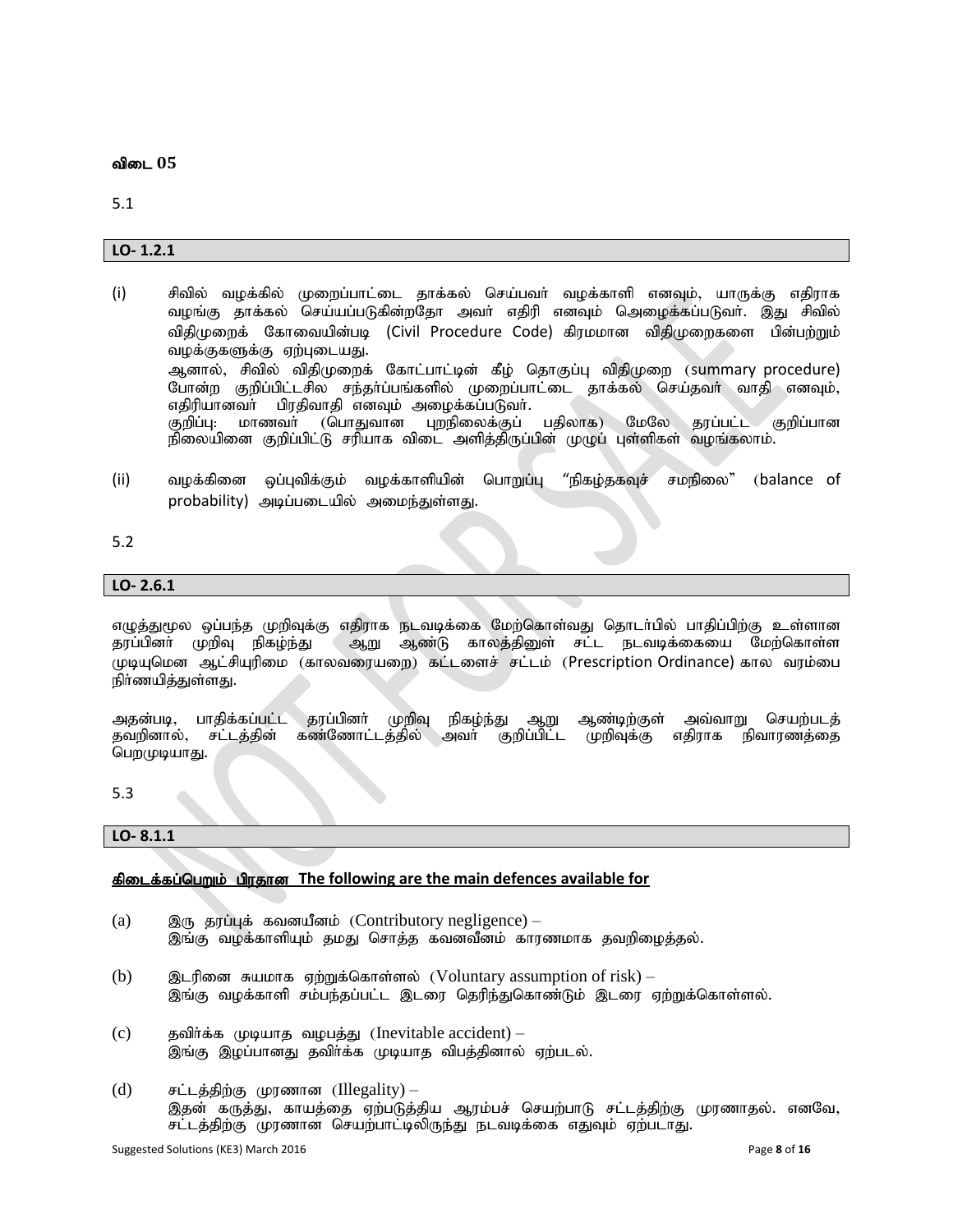5.4

#### **LO- 9.1.1**

சா்வதேச வியாபாரத்தில் பயன்படும் நாணயக் கடிதங்களின் பிரதான வகைகள் கீழ்வருமாறு:

- (a) இரத்துச் செய்யக்கூடிய உறுதிப்படுத்தப்படாத நாணயக் கடிதங்கள்.
- $(b)$  இரத்துச் செய்யமுடியாத உறுதிப்படுத்தப்படாத நாணயக் கடிதங்கள்.
- $(c)$  இரத்துச் செய்யமுடியாத உறுதிப்படுத்திய நாணயக் கடிதங்கள்.
- $(d)$  photomorphic phase of the formula  $\delta$  by  $\delta$ .

5.5

#### **LO- 3.4.1**

பொருட்களின் விற்பனைக்கான ஒப்பந்தத்தை முறிவு செய்த விற்பனையாளருக்கு எதிராக கொள்வனவாளர் கீழ்வரும் நிவாரணங்களை கொண்டிருப்பார்.

- $(a)$  விற்பனையாளா் பொருட்களை வினியோகிக்கத் தவறியிருப்பின், வினியோகிக்காமைக்கு நட்டாடு கோரி நடவடிக்கை எடுத்தல்.
- (b) பொருட்கள் விற்பனை ஒப்பந்தத்தினை உரிய முறையில் செயற்படுத்துமாறு கோரி நீதிமன்றில் வழக்குத் தாக்கல் செய்தல்.
- (c) விற்பனையாளா் பொருட்களை வினியோகிக்காத பட்சத்தில், ஏற்கனவே செலுத்திய விலையை மீளப்பெறுவதற்காக வழக்குத் தொடர்தல்.<br>விற்பனைக்கான வப்பந்தத்தில் உத்தா
- $\delta$  (d) விற்பனைக்கான வப்பந்தத்தில் உத்தரவாத (warranty) முறிவக்காக நட்டஈடு கோரி விற்பனையாளருக்கு எதிராக வழக்குத் தொடர்தல்.
- (e) விற்பனை ஒப்பந்தத்தில் நிபந்தனை முறிவுக்காக நட்டஈடு கோரி வழக்குத் தாக்கல் செய்தல்.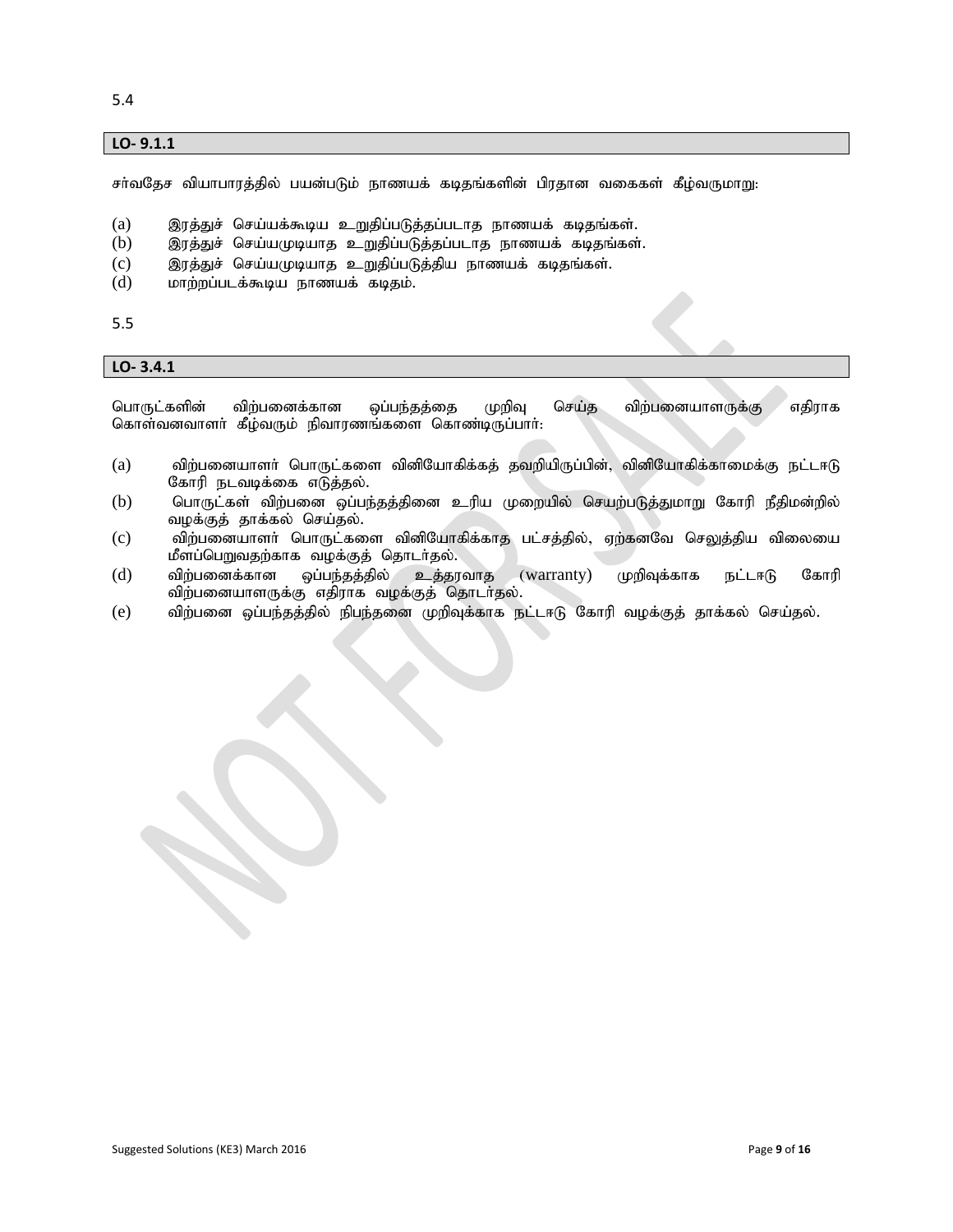#### $LO-2.2.2$  வினா இல.

#### **Part (a)**

தரப்பட்டுள்ள சந்தா்ப்பம் தவறுகையின் கீழ் மேற்கொள்ளப்பட்ட ஒப்பந்தத்தினை சாரும்.

இச் சந்தா்ப்பத்தில் பிரவீன் மற்றும் மாா்காா் இருவரும் "லங்கா ராணி" எனும் கருப்பொருளை இனங்காண்பதில் பரஸ்பரம் தவறிழைத்துள்ளனர்.

ஆதன் விளைவாக பிரவீன் மற்றும் மார்கார் ஆகிய இருவருக்கும் இடையில் வலிதான ஒப்பந்தம் ஏற்படவில்லை.

எனவே, பிரவீன் மற்றும் மார்கார் ஆகிய இருவருக்கும் இடையில் ஏற்படுத்தப்பட்ட ஒப்பந்தம்  $F$ ட்டப்படி,செல்லுபடியான ஒப்பந்தமே அல்ல (null and void)

இந்தத் தருநிலையின் தரவுகள் தீர்மானிக்கப்பட்ட வழக்கான Raffles vs Wickelhaus (1864) 2 H and C 906 இனை ஒத்தது.

#### **Part (b)**

தரப்பட்ட சந்தா்ப்பத்தில், ஒப்பந்தத்தின் ஒரு தரப்பினரான பிரவீன் தான் முற்றிலும் வேறுபட்ட தன்மையான ஒப்பந்தத்தினை ஏற்படுத்திக் கொள்வதாக மாசற்ற தவறான நம்பிக்கை அடிப்படையில் ஒப்பந்தத்தினை ஏற்படுத்தியுள்ளார்.

புறக்குறிப்பு இடும்போது பிரவீன் கவனயீனமாக நடந்துகொள்ளாததனால், இந்த ஒப்பந்தம் அவரை கட்டுப்படுத்தாது. எனவே இது வலிதற்றது.

எனவே, இந்த மாற்றுண்டியலில் புறக்குறிப்பு இட்டதற்கு பிரவீன் பொறுப்பற்றவர்.

இந்தத் தருநிலையின் தரவுகளும் தீர்ப்பும், தீர்மானிக்கப்பட்ட வழக்கான Foster vs Mackinnon (1869) L.R.4 p. 704 இனை ஒத்தவை.

 $($ மொத்தம் 10 புள்ளிகள்)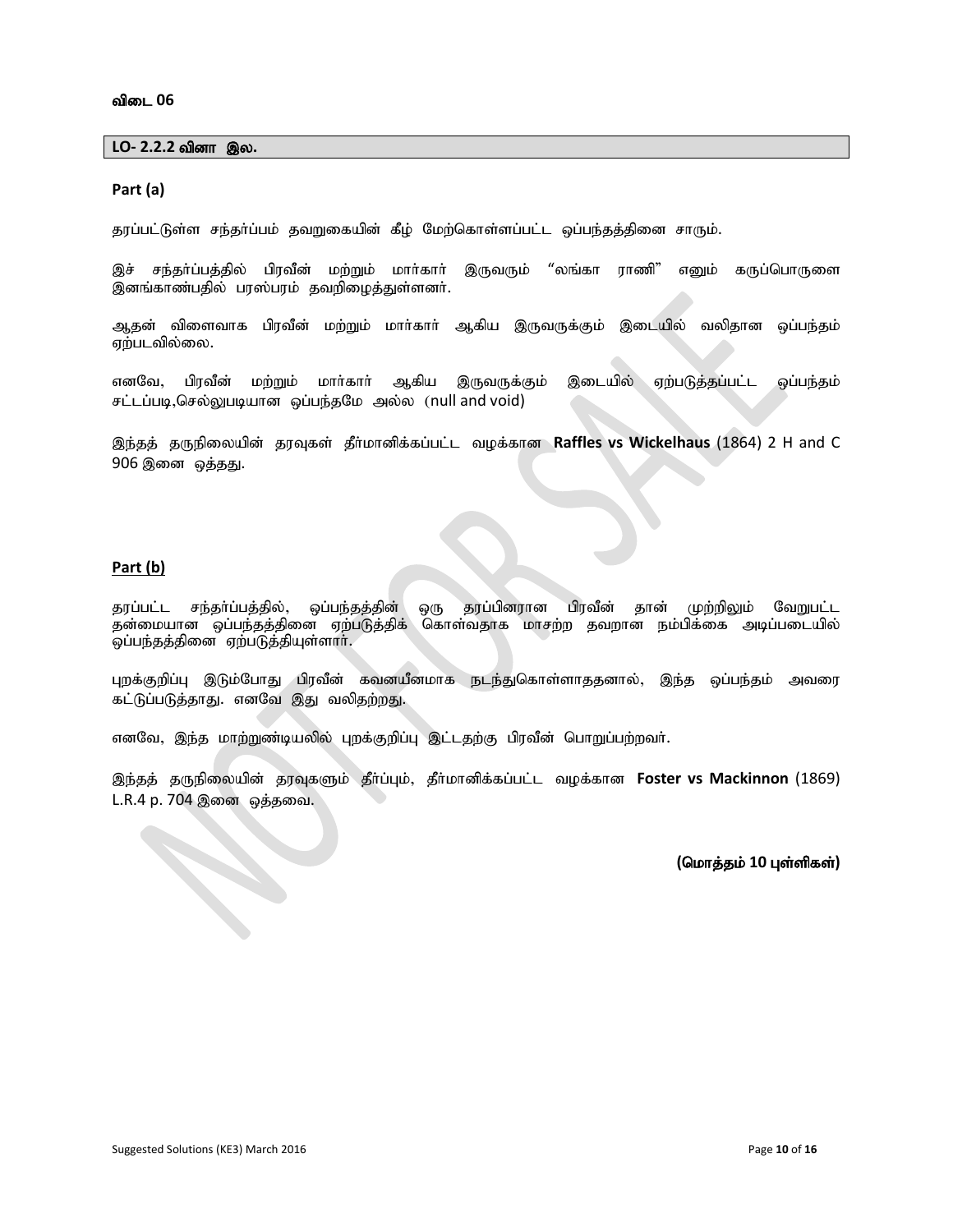#### $LO-3.3.1$  வினா இல.

#### **Part (a)**

பொருட்கள் விற்பனைக் கட்டளைச் சட்டம் (SOG) அசையும் சொத்துக்களுக்கு மாத்திரமே பிரயோகிக்கக்கூடியது. காணி ஒரு அசையாத சொத்து ஆதலினால், இந்தக் கட்டளைச் சட்டத்தை காணிகன் விற்பனைக்கு பிரயோகிக்க முடியாது. எனவே, பொருட்கள் விற்பனைக் கட்டளைச் சட்டத்தின் கீழ் கமால் தமது சொந்தக் காணிக்கு விலைகூறமுடியுமா முடியாதா என்ற பிரச்சினை இந்தச் சந்தா்ப்பத்தில் பொருத்தமற்றது.

#### மாற்று விடை:

தரப்பட்டுள்ள வினாவின்படி காணி ஒன்றினை ஏலத்தில் விற்பனை செய்வது தொடர்புபட்டதாக<br>உள்ளதுடன், வினா குறிப்பாக பொருட்கள் விற்பனைக் கட்டளைச் சட்டத்துடன் தொடர்பு சட்டத்துடன் படுத்தப்பட்டுள்ளது. ஆனால் பொருட்கள் விற்பனைக் கட்டளைச் சட்டத்தில் "பொருட்களின்" வரைவிலக்கணத்தின் கீழ் காணி உள்ளடக்கப்படவில்லை.

(கற்கை நூல் வரைவிலக்கணத்தை உள்ளடக்கவில்லை. எனவே, காணி SOG க்கு அமைய ஒரு<br>பொருள் எனும் வரையறையின்கீழ் உள்ளதா என வேறுபடுத்துவதை மாணவர்களிடமிருந்து என வேறுபடுத்துவதை மாணவர்களிடமிருந்து<br>காணியை ஒரு பொருளாகக் கொண்டு தமது எதிர்பார்ப்பது நியாயமானதல்ல. எனவே மாணவர் விடைகளை சரியாக எழுகியிருப்பின், அதாவது SOG க்கு அமைய ஏலவிற்பனை தொடர்புபட்ட நியதிகளின்படி விடை அளித்திருப்பின் முழுப் புள்ளிகள் வழங்கப்பட வேண்டும்.)

பொருட்கள் விற்பனைக் கட்டளைச் சட்டத்தின்படி ஏலவிற்பனை ஒன்றிற்கு பிரயோகிக்கப்படும் நியதிகள் கீழ்வருமாறு:

விற்பனையாளா் முன்னறிவித்தல் கொடுத்திருந்தால் அன்றி அவரும் ஏலத்தில் விலை குறிப்பிட (bidding) உரிமையுடையவா். அவா் தமது சொந்தப் பொருளுக்கு விலை குறிப்பிட முடியாது.

தரப்பட்டுள்ள சந்தர்ப்பத்தில் கமால் தமது சொந்தக் காணிக்கு விலைகுறிப்பிடும் எண்ணத்திற்கு முன்னறிவித்தல் கொடுத்திருந்தாரா என்பதற்கு சான்றுகள் இல்லை.

எனவே, அத்தகைய சந்தர்ப்பத்தில் சன்னா மற்றும் டேவிட்டின் எதிர்ப்பு ஏற்றுக்கொள்ளப்பட்டு, இந்த<br>ஏலவிற்பனையில் கமால் தமது சொந்தக் காணிக்கு விலை குறிப்பிடுவதிலிருந்து அவர் குறிப்பிடுவதிலிருந்து தடைசெய்யப்படுவார்.

ஆனால், இதற்கு மாறாக, தரப்பட்டுள்ள சந்தர்ப்பத்தில் கமால் தமது சொந்தக் காணிக்கு விலை<br>குறிப்பிடும் எண்ணக்கிற்கு முன்னறிவிக்கல் கொடுக்கிருந்கமைக்கு சான்றுகள் இருந்கால். அவரை குறிப்பிடும் எண்ணத்திற்கு முன்னறிவித்தல் கொடுத்திருந்தமைக்கு சான்றுகள் இருந்தால், அவரை<br>விலைகுறிப்பிடுவதிலிருந்து தடுக்க முடியாது. எனவே அக்கயை சந்தர்ப்பத்தில் சன்னா மற்றும் குடுக்க முடியாது. எனவே அக்கயை சந்தர்ப்பக்கில் சன்னா டேவிட்டின் எதிர்ப்பு நிராகரிக்கப்படும்.

#### $(5 \text{ L} \cdot \text{C} \cdot \text{C} \cdot \text{D} \cdot \text{D} \cdot \text{D} \cdot \text{D} \cdot \text{D} \cdot \text{D} \cdot \text{D} \cdot \text{D} \cdot \text{D} \cdot \text{D} \cdot \text{D} \cdot \text{D} \cdot \text{D} \cdot \text{D} \cdot \text{D} \cdot \text{D} \cdot \text{D} \cdot \text{D} \cdot \text{D} \cdot \text{D} \cdot \text{D} \cdot \text{D} \cdot \text{D} \cdot \text{D} \cdot \text{D} \cdot \text{D} \cdot \text{D} \cdot \text{D} \cdot \$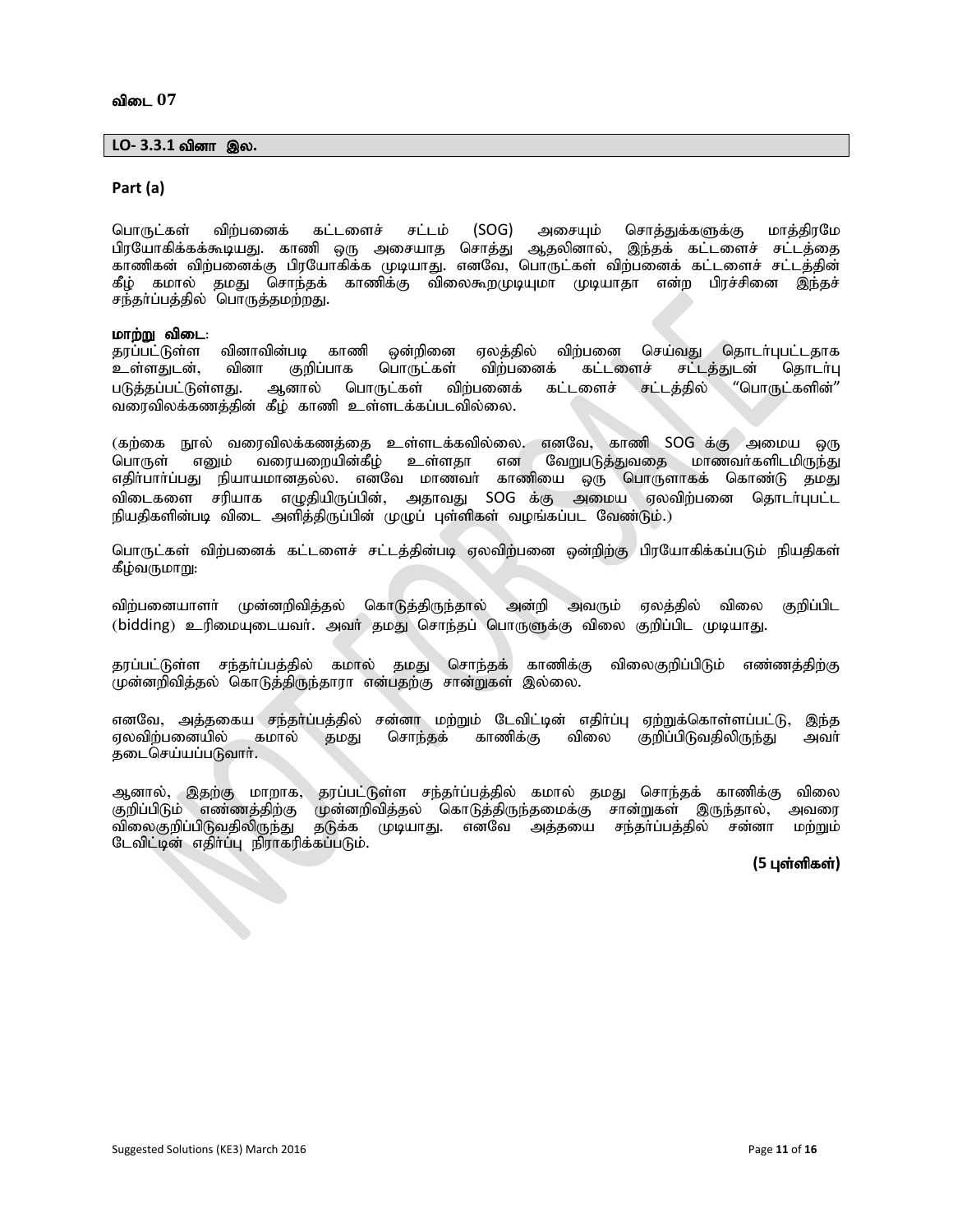#### **Part (b)**

**LO- 4.3.1**

மாற்றுண்டியல் கட்டளைச் சட்டத்தின் பிரகாரம் ருவானி "உரியகால கொள்ளுனர்" (holder in due course) என இனங் காணப்படுவதற்கு அவா் உரியகாலக் கொள்ளுனா் எனும் பொருள் வரையறைக்கு உட்படுதல் வேண்டும்.

இந்தப் பொருள்வரையறையின்படி, உரியகால கொள்ளுனர் என்பவர் தோற்றத்தில் பூரணமானதாகவும்<br>ஒழுங்கானதாகவும் காணப்படும் உண்டியலை அதன் தவணை கடக்கு முன்னர், அது முன்னர் ஒழுங்கானதாகவும் காணப்படும் உண்டியலை அதன்<br>மறுக்கப்பட்டது (அது உண்மையாயின்) என்று கவ $\epsilon$ கவனிக்காது இருப்பதுடன், நன்நம்பிக்கை மற்றும் நியாயமான பெறுமதியில் இருக்கும், அத்துடன் அதனை மாற்றுபவரின் உரித்தில் யாதேனும் குறைபாடு உள்ளதா என்று அது மாற்றப்படும்போது கவனிக்காது இருக்கும்படியாக எடுத்து வைத்திருக்கும்<br>ஒருவரை ஈற்று உரிமையுடையவர் என்று மாற்றுண்டியற் கட்டளைச் சட்டம் வரைவிலக்கணப் உரிமையுடையவர் என்று மாற்றுண்டியற் படுத்துகின்றது.

தரப்பட்டுள்ள தரவுகளின்படி, கீழ்வருமாறு குறிப்பிடப்படலாம்:

- ருவானிக்கு வழங்கப்பட்ட காசோலை அதன் முகப்பில் பூரணமானதாகவும் ஒழுங்காகவும் காணப்படுகின்றது.
- அது முன்னர் மறுதலிக்கப்பட்டமைக்கான குறிப்பு இல்லை.
- அது காலங்கடந்ததாக ஆகுமுன்னர் ருவானி காசோலையை தமது வங்கியில் வைப்புச் செய்துள்ளார்.
- காசோலை அவருக்கு வழங்கப்பட முன்னர் காசோலையின் சமந்திக்கான உரிமையில் தவறுகள்பற்றி ருவினி தெரிந்திருக்கவில்லை.

எனவே, காப்பட்டுள்ள தரவுகளின்படி, ருவினி உரியகால கொள்ளுனர் எனும் பொருள் வயைறைக்குள் வருவதாக நியாயபூர்வமாக கூறலாம்.

#### $(5 \text{ L} \cdot \text{C} \cdot \text{S} \cdot \text{D} \cdot \text{D} \cdot \text{D} \cdot \text{D} \cdot \text{D} \cdot \text{D} \cdot \text{D} \cdot \text{D} \cdot \text{D} \cdot \text{D} \cdot \text{D} \cdot \text{D} \cdot \text{D} \cdot \text{D} \cdot \text{D} \cdot \text{D} \cdot \text{D} \cdot \text{D} \cdot \text{D} \cdot \text{D} \cdot \text{D} \cdot \text{D} \cdot \text{D} \cdot \text{D} \cdot \text{D} \cdot \text{D} \cdot \text{D} \cdot \text{D} \cdot \$

 $(Total 10 \text{ L} \cdot \hat{\text{S}}$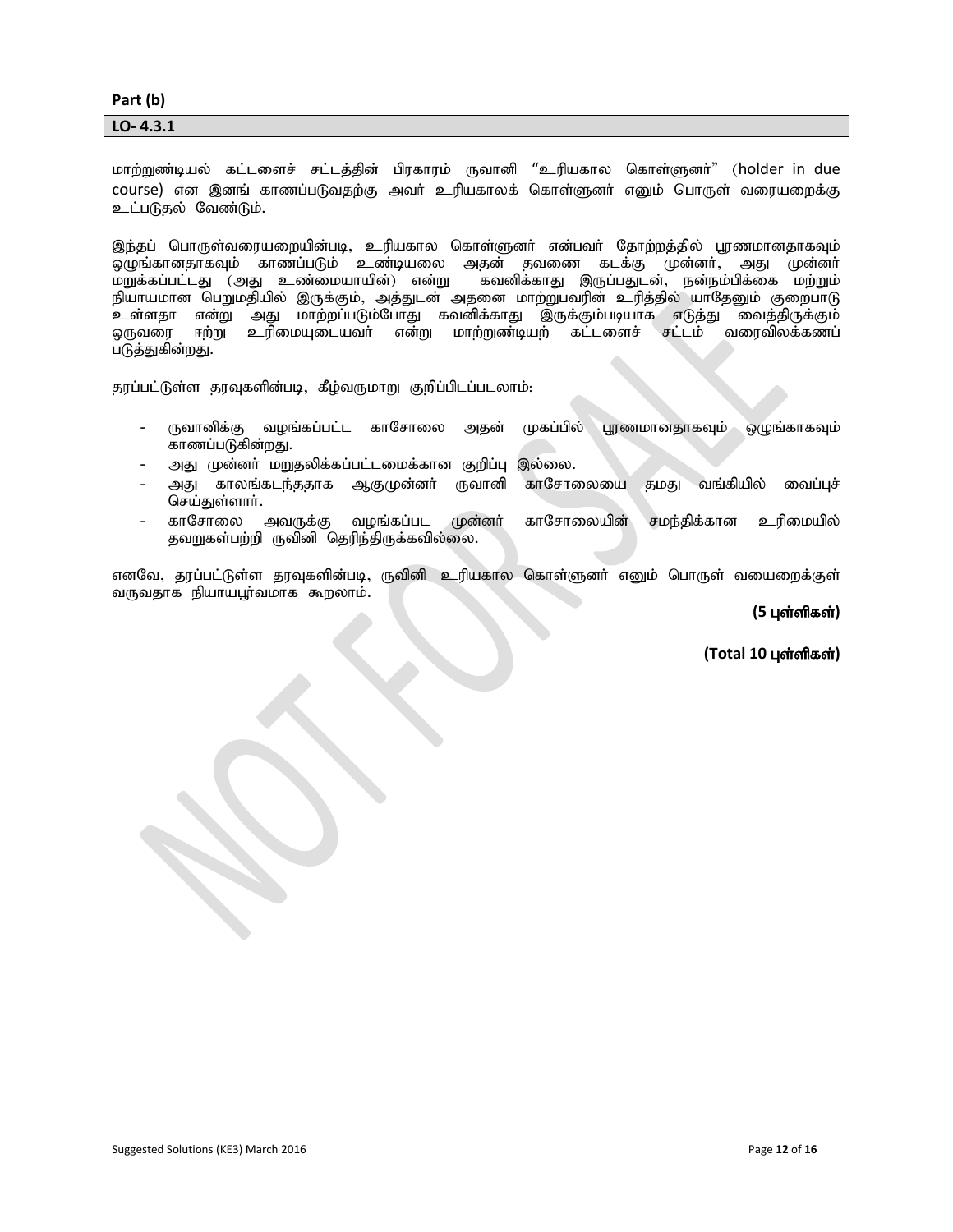**LO- 5.1.1** 

#### **Part (a)**

முகவராண்மைச் சட்டத்தின்படி, முகவர் ஒருவர் அவசரத்தேவை நிமிர்த்தம் ஏற்படுத்தப்படலாம்.

ஆனால், அவசரத்தேவை முகவராண்மை ஏற்படுத்தப்பட முன்னர் கீழ்வரும் நிபந்தனைகள் திருப்தி செய்யப்பட வேண்டும்:

- (a)  $\mu$ முகவரின் அறிவுறுத்தல்களை பெறுதல் சாத்தியமற்றதாக இருக்கவேண்டும்;
- (b) புகவராண்மையை ஏற்படுத்துவதற்கு உண்மையானதும் தீர்க்கமானதுமான வர்த்தக அவசியம் இருத்தல் வேண்டும்;
- (c) Kfth; rfy jug;gpdUk; ed;ikngWk; Nehf;fpy; ed;ek;gpf;ifAld; nraw;gl Ntz;Lk;. தரப்பட்டுள்ள சந்தாப்பத்தில் பொருட்காவுகைக் கம்பனியானது லொறி கொழும்பிற்கு வந்ததும் ஹேர்மனை இலகுவாக தொடர்புகொண்டு அந்த மரக்கறிகள் தொடர்பாக அறிவுறுத்தல்களை பெற்றுக்கொள்ளக்கூடியதாக இருந்தது.

ஆனால் பொருட்காவுகைக் கம்பனி ஹேர்மனை தொடர்பு கொள்ளவேனும் முயற்சிக்கவில்லை. அவசரத் தேவை முகவராண்மைக்கான முதலாவது தேவைப்பாடு (மேலே குறிப்பிட்டவாறு) நிறைவு செய்யப்படவில்லை.

எனவே, மற்றைய 2 தேவைப்பாடுகளும் நிறைவுசெய்யப்பட்டதாக கருதப்படுகின்ற போதிலும், இந்தச் சந்தா்ப்பத்தில் அவசர தேவைக்கான முகவராண்மை ஏற்படுத்தப்படவில்லை.

எனவே, தரப்பட்ட சந்தா்ப்பத்தில் அவசர தேவைக்கான முகவராண்மை ஏற்படுத்தப்படாததனால், பொருட்காவுகைக் கம்பனி ஹேர்மனுக்கு நட்டஈடு செலுத்தக் கடமைப்பட்டது.

இந்தத் தரவுகள் தீர்மானிக்கப்பட்ட Springer vs G.W.Ry. (1921) 1 K.B. 257 எனும் வழக்கின் தரவுகளை ஒத்தது. (1 புள்ளி).

**(5 புள்ளிகள்)**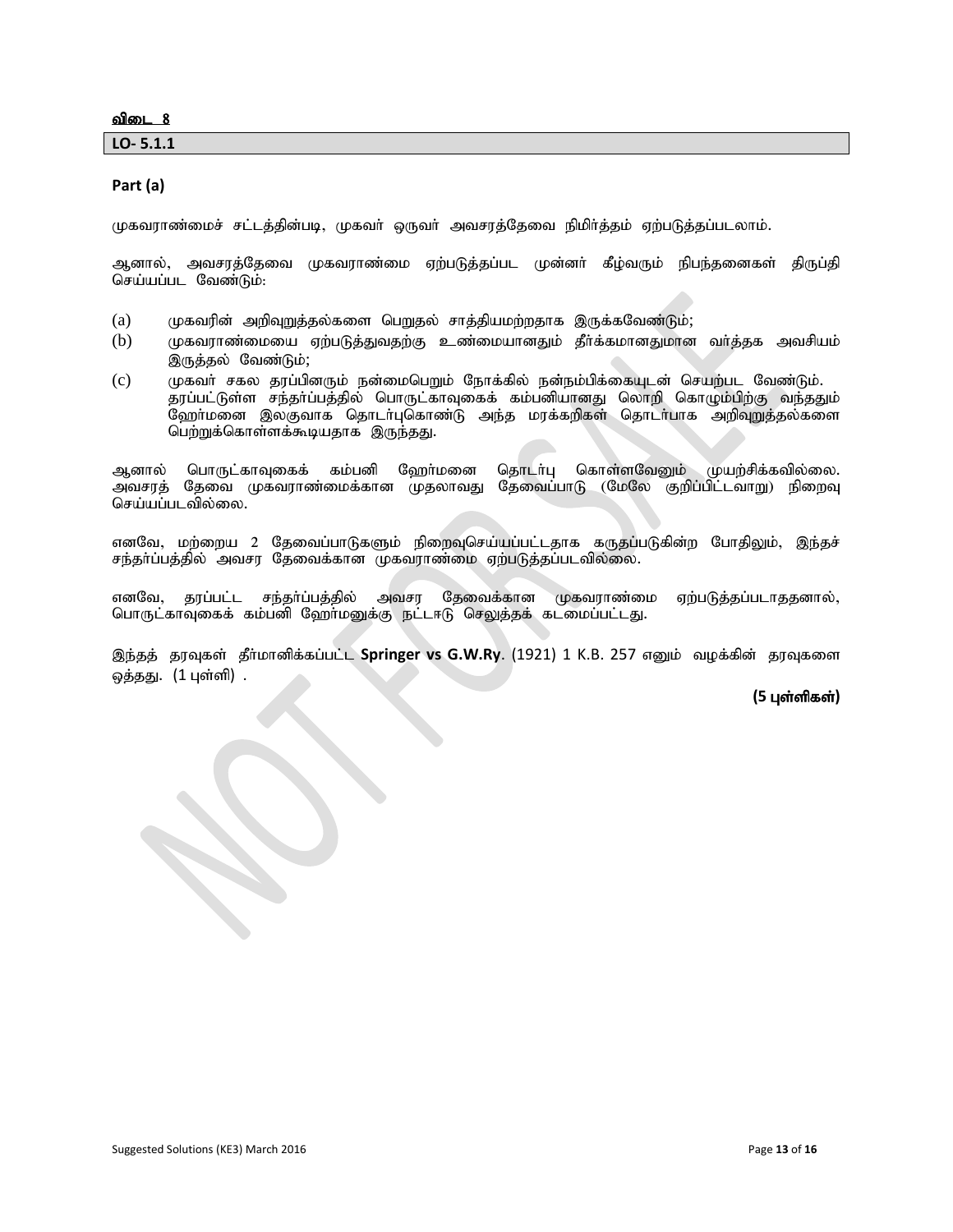#### <u>விடை. 8</u>

**LO- 5.7.8** 

#### **Part (b)**

நிமாலும் நிமாலியும் தமது பங்குடமைக் கலைப்பிற்கு நீதிமன்றத்தை நாடாது, கீழே தரப்பட்ட ஏதாவது வழிகளை கடைப்பிடிக்கலாம்:

- (A) இணங்கிய காலம் காலாவதியாகும்போது அல்லது முடிவுக்குக் கொண்டுவருவதற்கான முன்னறிவித்தலை கொடுத்து. பங்காளா்களுக்கு இடையில் உடன்படிக்கை ஏதுமிருப்பின் அதற்கமைய, நிமாலும் நிமாலியும் கீழ்வரும் ஏதாவது ஒரு நிகழ்வு ஏற்படும் பட்சத்தில் பங்குடமையை கலைக்க முடியும்:
	- (i) பங்குடமை நிலையான காலத்திற்கு ஏற்படுத்தப்பட்டிருப்பின், அக்கால முடிவில்.
	- (ii) பங்குடமை ஒரு தனியான தேவைக்காக (adventure) அல்லது பணிக்கான (undertaking) ஏற்படுத்தப்பட்டதாயின், அந்த நோக்கம் நிறைவேறும்போது.
	- (iii) பங்குடமை வரையறக்கப்படாத காலத்திற்கு ஏற்படுத்தப்பட்டிருப்பின் ஒரு பங்காளா் ஏனைய பங்காளருக்கு கலைப்பிற்கான முன்னறிவித்தல் கொடுத்து.
- $(B)$  அறவீடு  $(Change)$ : ஒரு பங்காளா் தமது வேறான கடனுக்காக தமது மூலதனப்பங்கு அறவிடப்படுமாகில், மற்றைய பங்காளர் பங்குடமையை கலைக்கக்கூடும்.
- $(C)$  சட்டவிரோதம் (Illegality) : பங்குடமையை தொடர்ந்து நடத்துவது சட்டவிரோதமாக மாற்றும் வகையில் ஒரு சம்பவம் நடைபெற்றிருப்பின்.

#### **(5 புள்ளிகள்)**

 $($ மொத்தம் 10 புள்ளிகள்)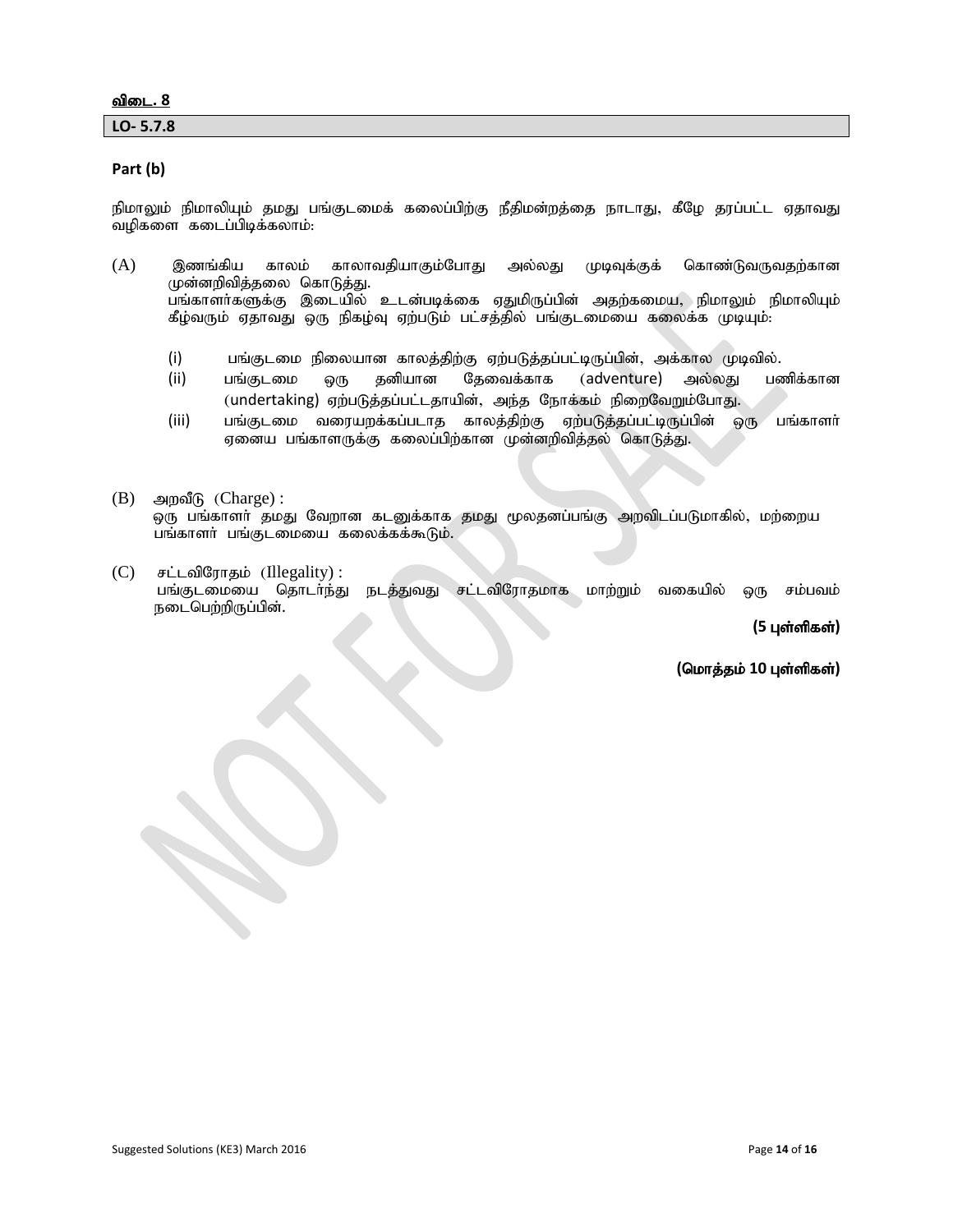**LO- 6.1.2** 

#### பகுதி (a)

தீக்காப்புறுதித் திட்டமானது தீயினால் விளையும் நட்டங்களை அடக்கும்.

தீக்காப்புறுதியின் கீழ் தீயாகக் கொள்வதற்கு தீப்பற்றுதல் நடைபெற்றிருக்க வேண்டும். தரப்பட்டுள்ள சந்தர்ப்பத்தில் தீப்பற்றுதல் நடைபெற்றுள்ளது.

எனவே, காஞ்சனாவின் ஆபரணங்களுக்கு பாதிப்பு ஏற்படுத்திய தீயின் வகை தீக்காப்புறுதியின் கீழ் அடக்கப்பட்ட தீயாகும்.

மேலும் தீப்பற்றியமை ஆபரணங்களை அழிக்கும் நோக்கில் காஞ்சனாவினால் ஏற்படுத்தப்பட்டது அல்ல.

தீயினால் ஏற்படும் எந்த இழப்பும், அது காப்புறுதி பெற்றுக்கொண்டவரின் கவனவீனத்தால் ஏற்பட்டிருப்பினும், இந்த வகைக் காப்புறுதித் திட்டத்தினால் அடக்கப்படும்.

எனவே, தீக்காப்புறுதித் திட்டத்தின் கீழ், காஞ்சனா இழப்பீட்டினை ரின்ரன் காப்புறுதி (தனியாா்) கம்பனியிடமிருந்து பெற்றுக்கொள்ள முடியும்.

இதனை ஒத்த தரவுகள் தீர்மானிக்கப்பட்ட வழக்கான Harris v Poland (1941) 1 KB 462 வழக்கில் ஆராயப்பட்டு தீர்மானிக்கப்பட்டது.

#### $(5 \text{ L} \cdot \text{C} \cdot \text{S} \cdot \text{D} \cdot \text{D} \cdot \text{D} \cdot \text{D} \cdot \text{D} \cdot \text{D} \cdot \text{D} \cdot \text{D} \cdot \text{D} \cdot \text{D} \cdot \text{D} \cdot \text{D} \cdot \text{D} \cdot \text{D} \cdot \text{D} \cdot \text{D} \cdot \text{D} \cdot \text{D} \cdot \text{D} \cdot \text{D} \cdot \text{D} \cdot \text{D} \cdot \text{D} \cdot \text{D} \cdot \text{D} \cdot \text{D} \cdot \text{D} \cdot \text{D} \cdot \$

#### விடை 9

**LO- 7.2.1** 

#### பகுதி (b)

- (i) 1983 ஆம் ஆண்டின் 12 ஆம் இலக்க பணிக்கொடைக் கொடுப்பனவச் சட்டத்தின் பகுதி II இன்படி ஜேமிஸ் பணிக்கொடைக்கு உரித்தினை பெறுவதற்கு கீழ்வரும் நிபந்தனைகள் நிறைவு செய்யப்பட வேண்டும்:
	- $\blacksquare$  ஜேமிசின் தொழில்தருனா் 15 அல்லது அதற்கு மேற்பட்ட ஊழியா்களை கொண்டிருக்க வேண்டும் அல்லது 2016 ஏப்ரல் 2ந் திகதி முடிவடைந்த 12 மாத காலத்தில் 15 அல்லது<br>அதற்கு மேற்பட்ட ஊழியர்களை ஏதாது ஒரு நாளில் வேலைக்கு அமர்த்தி இருத்தல் அதற்கு மேற்பட்ட ஊழியர்களை ஏதாது ஒரு நாளில் வேலைக்கு அமர்த்தி இருத்தல் வேண்டும்.
	- $\blacksquare$  ஜேமிஸ் அந்தத் தொழில் தருனரின் கீழ் 5 ஆண்டுகளுக்கு குறையாத சேவையினை பூரணப்படுத்தி இருத்தல் வேண்டும்.
- (ii) பெ<u>ல்மிசின் பணிக்கொடை உரிக்கு கீம்வருமாறு கணிப்பிடப்படும்:</u>

ஜேமிஸ் ஒரு மாதாந்த சம்பளம் பெறும் ஊழியா். அவரின் பணிக்கொடை கீழ்வருமாறு:

பணிக்கொடை

= ½ × (சேவையின் இறுதிமாதச் சம்பளம்) × சேவை பூர்த்திசெய்த ஆண்டுகளின் எண்ணிக்கை  $(1 \text{ L} \text{sim})$ 

- $= 1/2 * 30,000/ * 6$
- = Rs.  $90,000/-(1 \text{ L} \sin \theta)$

#### $($ மொத்தம் 10 புள்ளிகள்)